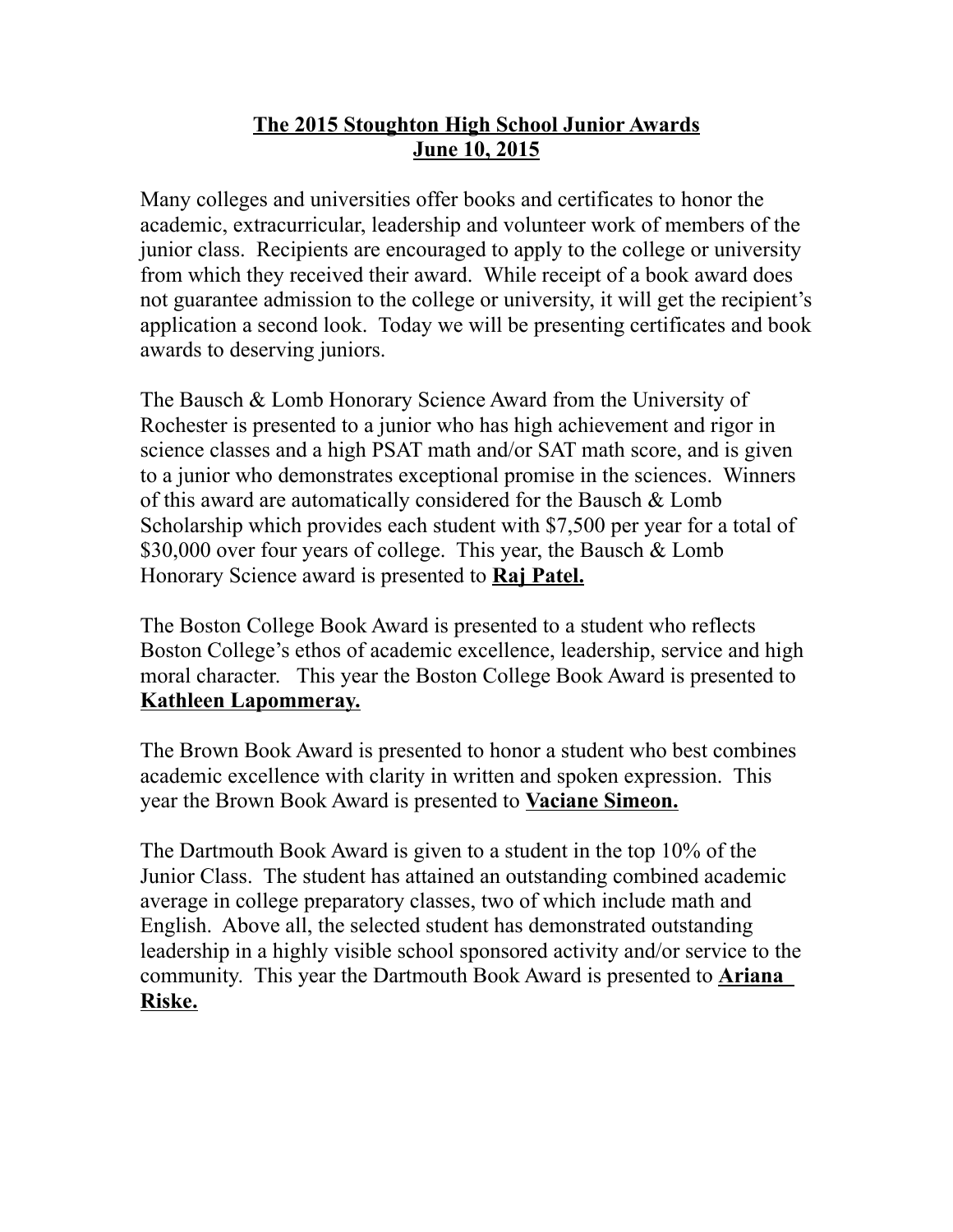The Holy Cross Book Award is presented to a junior who has achieved academic excellence and has admirable personal qualities. The student should be in the top 5-10% of their class and show sincere concern for others and a responsible attitude in all of his or her endeavors. This year the Holy Cross Book Award is presented to **Marie Therese Ikoro.**

The Princeton Book Award is presented to a student who has demonstrated outstanding personal traits of character, leadership, and performance in sports, music, student government, service to the community, or other extracurricular activities. The student is in the top five percent of the class academically and achieved appropriate high performance in the PSAT or SAT. This year the Princeton Book Award is presented to **Alyssa McGillicuddy.**

The Regis College Book Award is presented to a student who has demonstrated excellent written and oral communication skills, displayed academic promise, and exhibited exceptional leadership qualities. This year the Regis College Book Award is presented to **Andrea Keith.**

The Rensselaer Medal is presented to promising secondary school students who have distinguished themselves in math and science. This award recognizes the superlative academic achievement of young men and women and serves to motivate them toward careers in science, engineering and technology. This year the Rensselaer Medal is presented to **Darya Musatova.**

Saint Michael's College provides two book awards to be presented to both a male and female student. The students should exhibit the characteristics of an ideal Saint Michel's student, based specifically on achievement in academics and social conscience evidenced through commitment to community service, issues of peace and justice and concern for others. This year the Saint Michael's book awards are presented to **Erika Paul and Smeet Patel.**

The Smith College Book Award is presented to young women who exemplify the academic achievement, leadership qualities and concern for others that characterize the thousands of women who have graduated from Smith College. This year the Smith Book Award is presented to **Mikayla Berteletti.**